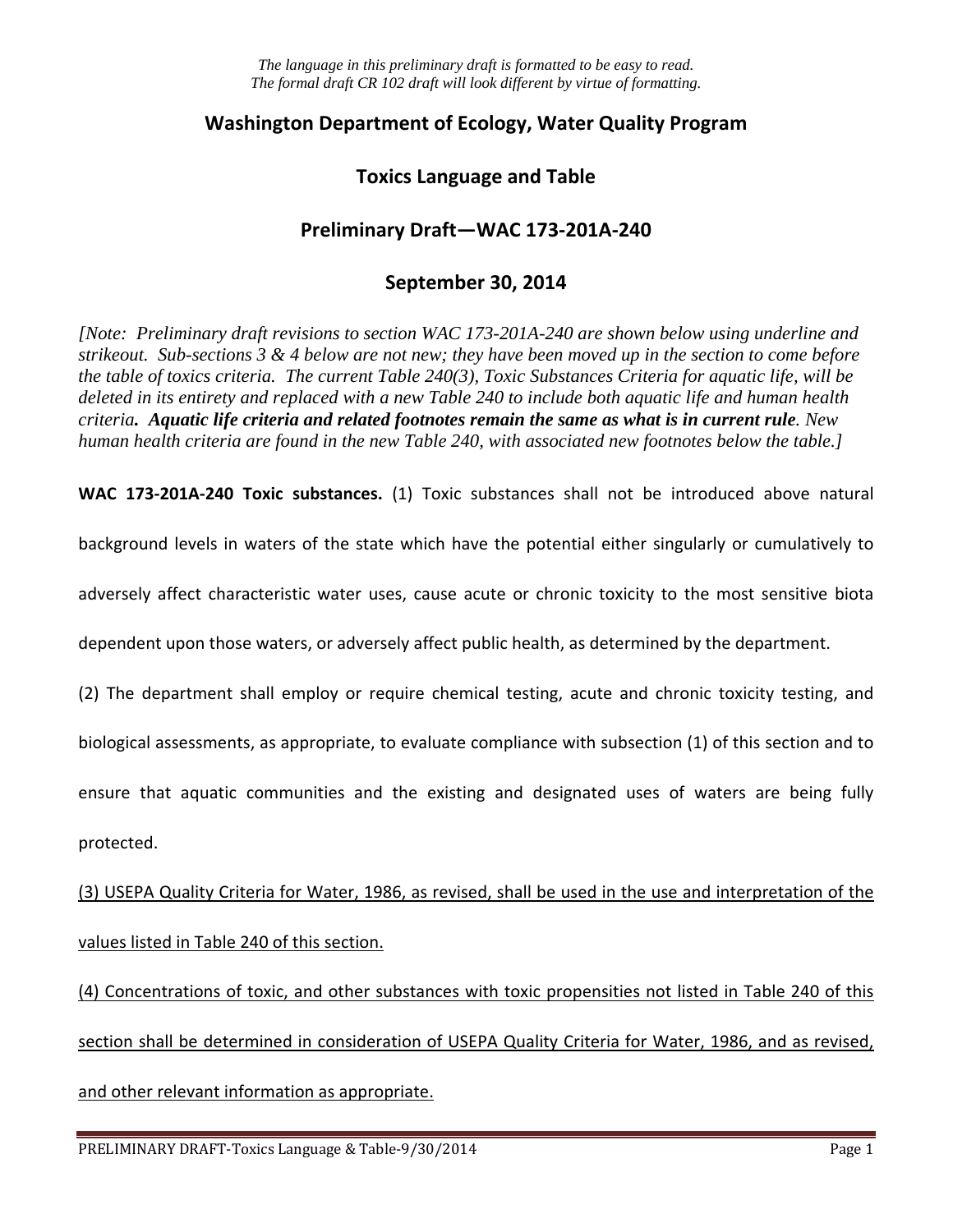- (53) The following criteria, found in Table 240(3), shall be applied to all surface waters of the state of Washington for the protection of aquatic life. Values are µg/L for all substances except Ammonia and Chloride which are mg/L.
- (a) **Aquatic Life Protection**. The department may revise the following criteria for aquatic life on a statewide or water body-specific basis as needed to protect aquatic life occurring in waters of the state and to increase the technical accuracy of the criteria being applied. The department shall formally adopt any appropriate revised criteria as part of this chapter in accordance with the provisions established in chapter 34.05 RCW, the Administrative Procedure Act. The department shall ensure there are early opportunities for public review and comment on proposals to develop revised criteria. Values are µg/L for all substances except Ammonia and Chloride which are mg/L:.

### (b) **Human Health Protection.** The following provisions apply to the human health criteria in Table 240.

All waters shall maintain a level of water quality when entering downstream waters that provides for the attainment and maintenance of the water quality standards of those downstream waters, including the waters of another state. The human health criteria in the tables were calculated using a fish consumption rate of 175 g/day. The human health criteria calculations and variables include chronic durations of exposure up to 70 years. All human health criteria for metals are for total metal concentrations, unless otherwise noted. Dischargers have the obligation to reduce toxics in discharges through the use of AKART.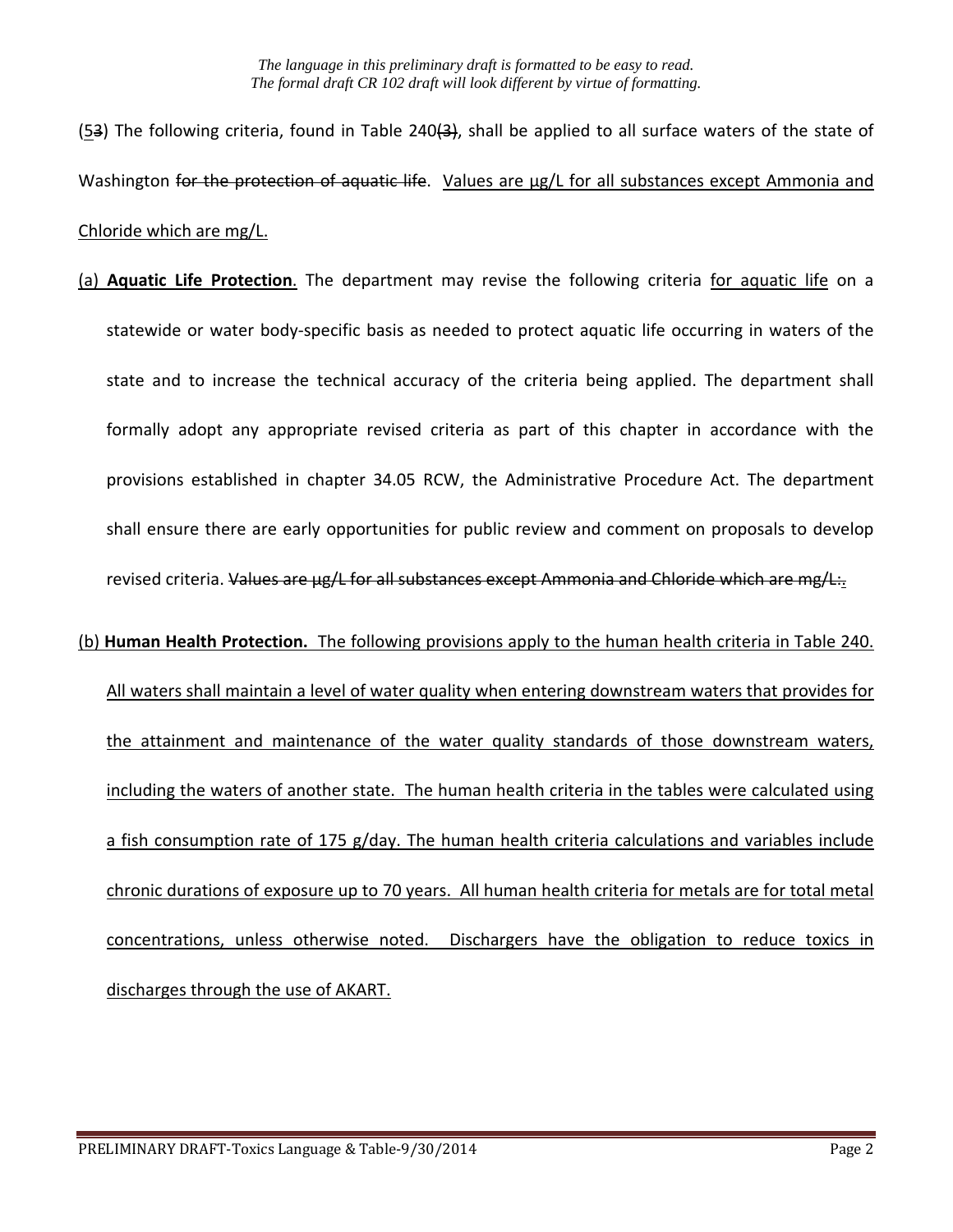*[The Table 240(3) for aquatic life criteria currently in rule will be deleted and replaced with a new Table 240 to include both the currently approved aquatic life, which will not change, and new preliminary draft human health criteria. See Table 240 below for preliminary draft numbers and information. Please note that the aquatic life criteria and associated footnotes found in this new Table 240, do not change and are the same as those found in the current standards at Table 240(3), at:*

*[http://app.leg.wa.gov/WAC/default.aspx?cite=173-201A-240.](http://app.leg.wa.gov/WAC/default.aspx?cite=173-201A-240)]* 

|                           | Chemical               |                                              | Aquatic life criteria -<br>Freshwater |                             |                           | Aquatic life criteria -<br>Marine water |                           | Human Health Criteria<br>for consumption of: |
|---------------------------|------------------------|----------------------------------------------|---------------------------------------|-----------------------------|---------------------------|-----------------------------------------|---------------------------|----------------------------------------------|
| Compound/chemical         | Abstracts<br>Service # | Category                                     | Acute                                 | Chronic                     | Acute                     | Chronic                                 | Water &<br>Organisms      | Organisms only                               |
| Antimony                  | 7440360                | Metals, cyanide, and total phenols           |                                       |                             |                           |                                         | 14(A)                     | 180                                          |
| Arsenic                   | 7440382                | Metals, cyanide, and total phenols           | 360.0 (c,dd)                          | 190.0<br>(d, dd)            | 69.0<br>(c, II, dd)       | 36.0<br>(d, cc, ll, dd)                 | 10(B)                     | 10(B)                                        |
| Asbestos                  | 1332214                | Toxic pollutants and hazardous<br>substances |                                       |                             |                           |                                         | 7,000,000<br>fibers/L (D) |                                              |
| Beryllium                 | 7440417                | Metals, cyanide, and total phenols           |                                       |                             |                           |                                         |                           |                                              |
| Cadmium                   | 7440439                | Metals, cyanide, and total phenols           | (I, c, dd)                            | (I, c, dd)                  | 42.0 c,dd                 | $9.3$ (d,dd)                            |                           |                                              |
| Chromium (III)            | 16065831               | Metals, cyanide, and total phenols           | (m, c, gg)                            | (n, d, gg)                  |                           |                                         |                           |                                              |
| Chromium (VI)             | 18540299               | Metals, cyanide, and total phenols           | 15.0 $(c, l)$<br>ii,dd)               | 10.0(d,<br>ji,dd)           | 1,100.0<br>(c, I, II, dd) | 50.0 (d,ll,dd)                          |                           |                                              |
| Copper                    | 7440508                | Metals, cyanide, and total phenols           | <u>(o, c,dd)</u>                      | (p, d, dd)                  | 4.8<br>(c, Il, dd)        | 3.1 (d, H, dd)                          | $1,300*$ (D)              |                                              |
| Lead                      | 7439921                | Metals, cyanide, and total phenols           | <u>(q, c,dd)</u>                      | (r, d, dd)                  | 210.0<br>(c, II, dd)      | $8.1$ (d,ll,dd)                         |                           |                                              |
| Mercury                   | 7439976                | Metals, cyanide, and total phenols           | 2.1 (c, kk,<br>dd)                    | $0.012$ (d,<br>$\{ ff,s \}$ | 1.8<br>(c, II, dd)        | $0.025$ (d,ff,s)                        | (H)                       | (H)                                          |
| Methylmercury             | 22967926               | Nonconventional                              |                                       |                             |                           |                                         |                           |                                              |
| Nickel                    | 7440020                | Metals, cyanide, and total phenols           | (t, c, dd)                            | (u, d, dd)                  | 74.0<br>(c, II, dd)       | 8.2 (d,ll,dd)                           | 160                       | 190                                          |
| Selenium                  | 7782492                | Metals, cyanide, and total phenols           | $20.0$ (c, ff)                        | $5.0$ (d, ff)               | 290<br>(c, Il, dd)        | 71.0 (d,<br>x,ll,dd)                    | 140                       | 480                                          |
| Silver                    | 7440224                | Metals, cyanide, and total phenols           | (y, a, dd)                            |                             | 1.9<br>(a, II, dd)        |                                         |                           |                                              |
| Thallium                  | 7440280                | Metals, cyanide, and total phenols           |                                       |                             |                           |                                         | 0.24                      | 0.27                                         |
| Zinc                      | 7440666                | Metals, cyanide, and total phenols           | (aa, c, dd)                           | (bb, d, dd)                 | 90.0<br>(c, II, dd)       | 81.0 (d,ll,dd)                          | 2,300                     | 2,900                                        |
| 1,1,1-Trichloroethane     | 71556                  | Volatile                                     |                                       |                             |                           |                                         |                           |                                              |
| 1,1,2,2-Tetrachloroethane | 79345                  | Volatile                                     |                                       |                             |                           |                                         | $0.17$ (A, C)             | 4.6(C)                                       |
| 1,1,2-Trichloroethane     | 79005                  | Volatile                                     |                                       |                             |                           |                                         | $0.60$ (A, C)             | 18 <sub>(C)</sub>                            |

### Table 240 Toxic Substances Criteria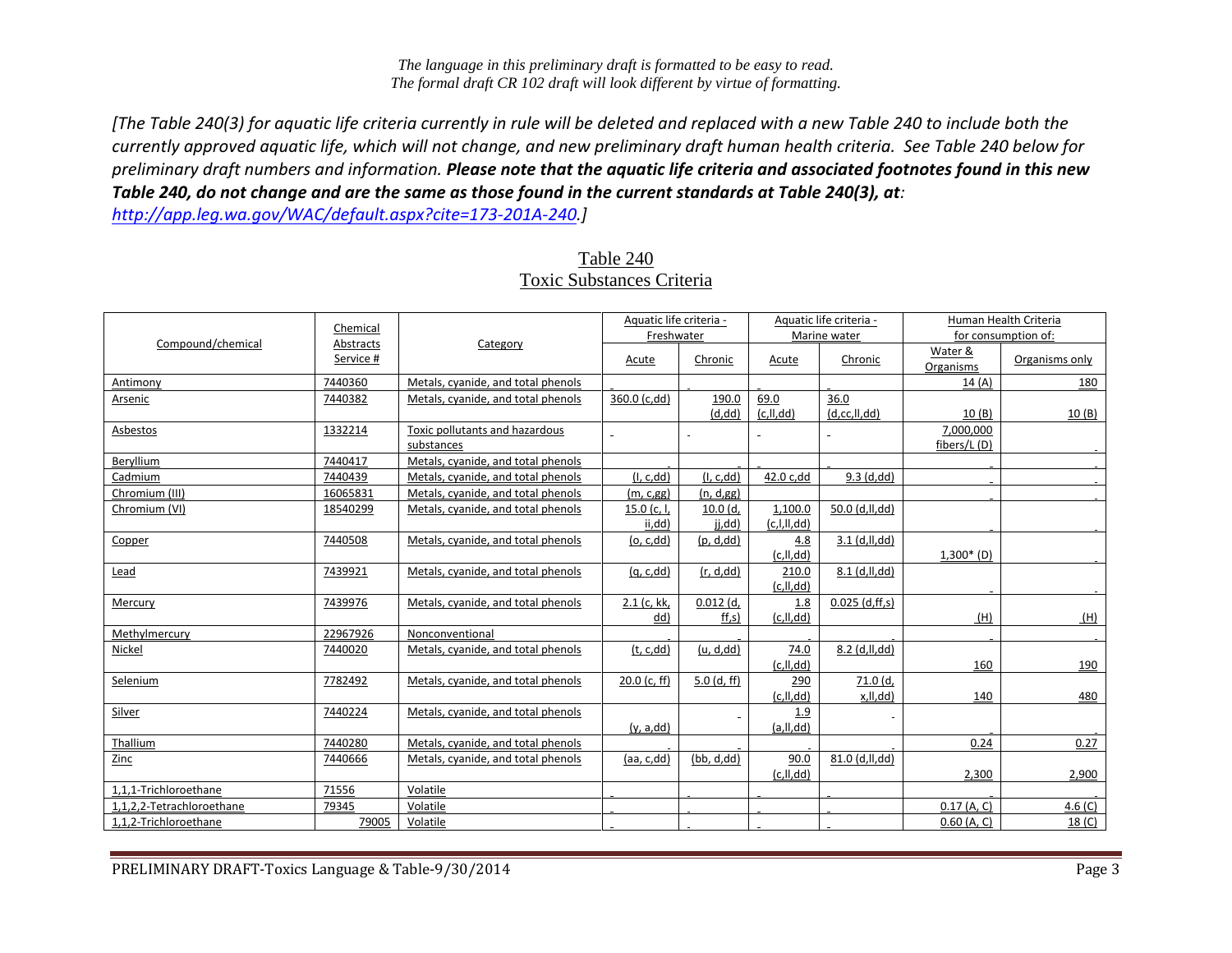|                                  |                       |                        | Aquatic life criteria - |                |                       | Aquatic life criteria - |                     | Human Health Criteria |
|----------------------------------|-----------------------|------------------------|-------------------------|----------------|-----------------------|-------------------------|---------------------|-----------------------|
| Compound/chemical                | Chemical<br>Abstracts | Category               | Freshwater              |                | Marine water          |                         | for consumption of: |                       |
|                                  | Service #             |                        | <u>Acute</u>            | Chronic        | <b>Acute</b>          | Chronic                 | Water &             | Organisms only        |
|                                  |                       |                        |                         |                |                       |                         | Organisms           |                       |
| 1,1-Dichloroethane               | 75343                 | Volatile               |                         |                |                       |                         |                     |                       |
| 1,1-Dichloroethylene             | 75354                 | Volatile               |                         |                |                       |                         | 0.057(A)            | 3.2(A)                |
| 1,2,4-Trichlorobenzene           | 120821                | Base/neutral compounds |                         |                |                       |                         | 36                  | 40                    |
| 1,2-Dichlorobenzene              | 95501                 | Volatile               |                         |                |                       |                         | 610                 | 740                   |
| 1,2-Dichloroethane               | 107062                | Volatile               |                         |                |                       |                         | 0.38(A, C)          | 42 <sub>(C)</sub>     |
| 1,2-Dichloropropane              | 78875                 | Volatile               |                         |                |                       |                         | 4.4 $(C)$           | 17 <sub>(C)</sub>     |
| 1,3-Dichloropropene              | 542756                | Volatile               |                         |                |                       |                         | 10(A)               | 72                    |
| 1,2-Diphenylhydrazine            | 122667                | Base/neutral compounds |                         |                |                       |                         | $0.040$ (A, C)      | 0.23 (C)              |
| 1,2-Trans-Dichloroethylene       | 156605                | Volatile               | $\overline{a}$          | $\overline{a}$ | $\tilde{\phantom{a}}$ |                         | 700                 | 5,800                 |
| 1,3-Dichlorobenzene              | 541731                | Volatile               | i.                      | $\overline{a}$ | i.                    |                         |                     |                       |
|                                  |                       |                        |                         |                |                       | $\tilde{\phantom{a}}$   | 91                  | 110                   |
| 1,4-Dichlorobenzene              | 106467                | Volatile               |                         | $\overline{a}$ | $\sim$                | $\sim$                  |                     |                       |
|                                  |                       |                        |                         |                |                       |                         | 91                  | 110                   |
| 2,3,7,8-TCDD (Dioxin)            | 1746016               | Dioxin                 |                         |                |                       |                         | 0.000000013<br>(A)  | 0.000000014(A)        |
| 2,4,6-Trichlorophenol            | 88062                 | Acid compounds         |                         |                |                       |                         | 2.1(A, C)           | 2.8 <sub>(C)</sub>    |
| 2,4-Dichlorophenol               | 120832                | Acid compounds         |                         |                |                       |                         | 26                  | 34                    |
| 2,4-Dimethylphenol               | 105679                | Acid compounds         |                         |                |                       |                         | 87                  | 97                    |
| 2,4-Dinitrophenol                | 51285                 | Acid compounds         |                         |                |                       |                         | 70(A)               | 610                   |
| 2,4-Dinitrotoluene               | 121142                | Base/neutral compounds |                         |                |                       |                         | $0.11$ (A, C)       | 3.9 <sub>(C)</sub>    |
| 2,6-Dinitrotoluene               | 606202                | Base/neutral compounds |                         |                |                       |                         |                     |                       |
| 2-Chloroethyvinyl Ether          | 110758                | Volatile               |                         |                |                       |                         |                     |                       |
| 2-Chloronaphthalene              | 91587                 | Base/neutral compounds |                         |                |                       |                         | 170                 | 180                   |
| 2-Chlorophenol                   | 95578                 | Acid compounds         |                         |                |                       |                         | 16                  | 17                    |
| 2-Methyl-4,6-Dinitrophenol (4,6- |                       | Acid compounds         |                         |                | $\sim$                |                         |                     |                       |
| dinitro-o-cresol)                | 534521                |                        |                         |                |                       |                         | 11                  | 32                    |
| 2-Nitrophenol                    | 88755                 | Acid compounds         |                         |                |                       |                         |                     |                       |
| 3,3'-Dichlorobenzidine           | 91941                 | Base/neutral compounds |                         |                |                       |                         | 0.031 (C)           | 0.033(C)              |
| 3-Methyl-4-Chlorophenol          |                       | Acid compounds         | $\blacksquare$          |                | $\sim$                |                         |                     |                       |
| (parachlorometa cresol)          | 59507                 |                        |                         |                |                       |                         |                     |                       |
| $4,4'$ -DDD                      | 72548                 | Pesticides/PCBs        |                         |                |                       |                         | $0.00036$ (C)       | $0.00036$ (C)         |
| 4,4'-DDE                         | 72559                 | Pesticides/PCBs        |                         |                |                       |                         | $0.00025$ (C)       | $0.00025$ (C)         |
| $4,4'$ -DDT                      | 50293                 | Pesticides/PCBs        |                         |                |                       |                         | $0.00025$ (C)       | $0.00025$ (C)         |
| 4,4'-DDT (and metabolites)       |                       | Pesticides/PCBs        | 1.1(a)                  | $0.001$ (b)    | 0.13(a)               | $0.001$ (b)             |                     |                       |
| 4-Bromophenyl Phenyl Ether       | 101553                | Base/neutral compounds |                         |                |                       |                         |                     |                       |
| 4-Chorophenyl Phenyl ether       | 7005723               | Base/neutral compounds |                         |                |                       |                         |                     |                       |
| 4-Nitrophenol                    | 100027                | Acid compounds         |                         |                |                       |                         |                     |                       |
| Acenaphthene                     | 83329                 | Base/neutral compounds |                         |                |                       |                         | 110                 | 110                   |
| Acenaphthylene                   | 208968                | Base/neutral compounds |                         |                |                       |                         |                     |                       |
| Acrolein                         | 107028                | Volatile               |                         |                |                       |                         | 1.0                 | 1.1                   |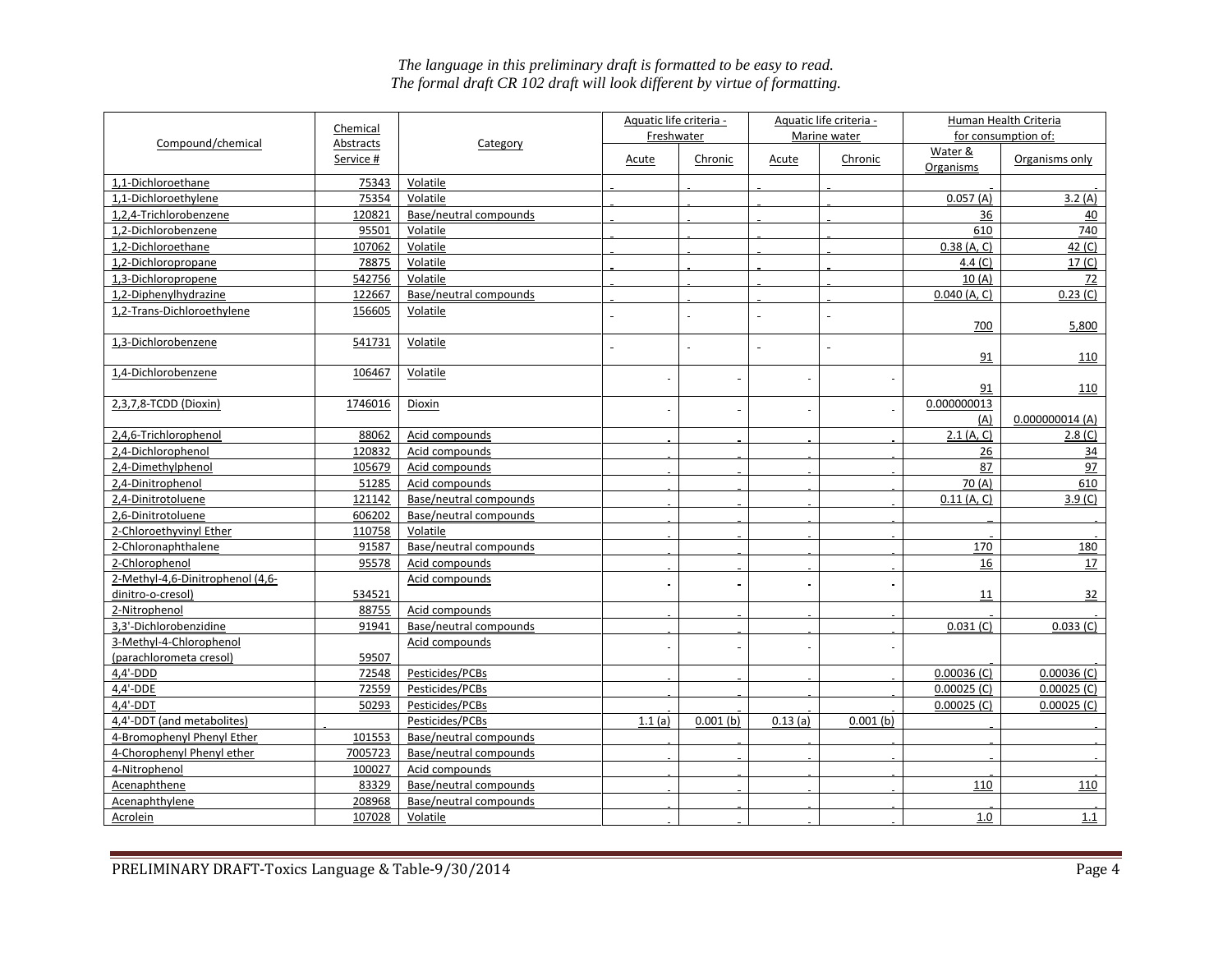|                              | Chemical  |                                    | Aquatic life criteria - |              |                      | Aquatic life criteria - |                  | Human Health Criteria |
|------------------------------|-----------|------------------------------------|-------------------------|--------------|----------------------|-------------------------|------------------|-----------------------|
| Compound/chemical            | Abstracts | Category                           | Freshwater              |              |                      | Marine water            |                  | for consumption of:   |
|                              | Service # |                                    | <b>Acute</b>            | Chronic      | Acute                | Chronic                 | Water &          | Organisms only        |
|                              |           |                                    |                         |              |                      |                         | Organisms        |                       |
| Acrylonitrile                | 107131    | Volatile                           |                         |              |                      |                         | $0.059$ (A, C)   | 0.28(C)               |
| Aldrin                       | 309002    | Pesticides/PCBs                    | 2.5(a,e)                | 0.0019(b,    | $0.71$ (a,e)         | $0.0019$ (b,e)          |                  |                       |
|                              |           |                                    |                         | <u>e)</u>    |                      |                         | $0.000057$ (C)   | $0.000058$ (C)        |
| alpha-BHC                    | 319846    | Pesticides/PCBs                    |                         |              |                      |                         | $0.0039$ (A, C)  | $0.0056$ (C)          |
| alpha-Endosulfan             | 959988    | Pesticides/PCBs                    |                         |              |                      |                         | 0.93(A)          | 2.0(A)                |
| Anthracene                   | 120127    | Base/neutral compounds             |                         |              |                      |                         |                  |                       |
|                              |           |                                    |                         |              |                      |                         | 3,300            | 4,600                 |
| Benzene                      | 71432     | Volatile                           |                         |              |                      |                         | 1.2(A, C)        | 59 (C)                |
| Benzidine                    | 92875     | Base/neutral compounds             |                         |              |                      |                         | $0.00012$ (A, C) | $0.00023$ (C)         |
| Benzo(a) Anthracene          | 56553     | Base/neutral compounds             |                         |              |                      |                         | $0.0028$ (A, C)  | 0.021 (C)             |
| Benzo(a) Pyrene              | 50328     | Base/neutral compounds             |                         |              |                      |                         | $0.0028$ (A, C)  | $0.021$ (C)           |
| Benzo(b) Fluoranthene        | 205992    | Base/neutral compounds             |                         |              |                      |                         | $0.0028$ (A, C)  | $0.021$ (C)           |
| Benzo(ghi) Perylene          | 191242    | Base/neutral compounds             |                         |              |                      |                         |                  |                       |
| Benzo(k) Fluoranthene        | 207089    | Base/neutral compounds             |                         |              |                      |                         | $0.0028$ (A, C)  | 0.021 (C)             |
| beta-BHC                     | 319857    | Pesticides/PCBs                    |                         |              |                      |                         | $0.014$ (A, C)   | 0.020(C)              |
| beta-Endosulfan              | 33213659  | Pesticides/PCBs                    |                         |              |                      |                         | 0.93(A)          | 2.0(A)                |
| Bis(2-Chloroethoxy)Methane   | 111911    | Base/neutral compounds             |                         |              |                      |                         |                  |                       |
| Bis(2-Chloroethyl) Ether     | 111444    | Base/neutral compounds             |                         |              |                      |                         | $0.031$ (A, C)   | 0.60(C)               |
| Bis(2-Chloroisopropyl) Ether | 108601    | Base/neutral compounds             |                         |              |                      |                         |                  |                       |
|                              |           |                                    |                         |              |                      |                         | 1,300            | 7,400                 |
| Bis(2-Ethylhexyl) Phthalate  | 117817    | Base/neutral compounds             |                         |              |                      |                         | 1.8(A, C)        | 2.5(C)                |
| Bromoform                    | 75252     | Volatile                           |                         |              |                      |                         | 4.3 $(A, C)$     | 150(C)                |
| <b>Butylbenzyl Phthalate</b> | 85687     | Base/neutral compounds             |                         |              |                      |                         | 210              | 220                   |
| Carbon Tetrachloride         | 56235     | Volatile                           |                         |              |                      |                         | 0.25(A, C)       | 1.9 <sub>(C)</sub>    |
| Chlordane                    | 57749     | Pesticides/PCBs                    | 2.4(a)                  | 0.0043(b)    | 0.09(a)              | $0.004$ (b)             | $0.00057$ (A, C) | $0.00059$ (A, C)      |
| Chlorobenzene                | 108907    | Volatile                           |                         |              |                      |                         | 420              | 890                   |
| Chlorodibromomethane         | 124481    | Volatile                           |                         |              |                      |                         | $0.41$ (A, C)    | 15 <sub>(C)</sub>     |
| Chloroethane                 | 75003     | Volatile                           |                         |              |                      |                         |                  |                       |
| Chloroform                   | 67663     | Volatile                           |                         |              |                      |                         | 5.7 $(A)$        | 470 (A)               |
| Chrysene                     | 218019    | Base/neutral compounds             |                         |              |                      |                         | $0.0028$ (A, C)  | $0.021($ C)           |
| Cyanide                      | 57125     | Metals, cyanide, and total phenols | 22.0 (c,ee)             | $5.2$ (d,ee) | 1.0                  | (d, mm, ee)             |                  |                       |
|                              |           |                                    |                         |              | (c,mm,ee)            |                         | 700 (A, E)       | $9,100$ (E)           |
| delta-BHC                    | 319868    | Pesticides/PCBs                    |                         |              |                      |                         |                  |                       |
| Dibenzo(a,h) Anthracene      | 53703     | Base/neutral compounds             |                         |              |                      |                         | $0.0028$ (A, C)  | 0.021 (C)             |
| Dichlorobromomethane         | 75274     | Volatile                           |                         |              |                      |                         | 0.27(A, C)       | 20 (C)                |
| Dieldrin                     | 60571     | Pesticides/PCBs                    | 2.5(a,e)                | 0.0019       | $0.71$ (a,e)         | $0.0019$ (b,e)          |                  |                       |
|                              |           |                                    |                         | (b,e)        |                      |                         | $0.000061$ (C)   | 0.000061 (C)          |
| Diethyl Phthalate            | 84662     | Base/neutral compounds             |                         |              | $\ddot{\phantom{1}}$ |                         |                  |                       |
|                              |           |                                    |                         |              |                      |                         | 4,300            | 5,000                 |
| Dimethyl Phthalate           | 131113    | Base/neutral compounds             |                         |              | ä,                   |                         |                  |                       |
|                              |           |                                    |                         |              |                      |                         | 96,000           | 130,000               |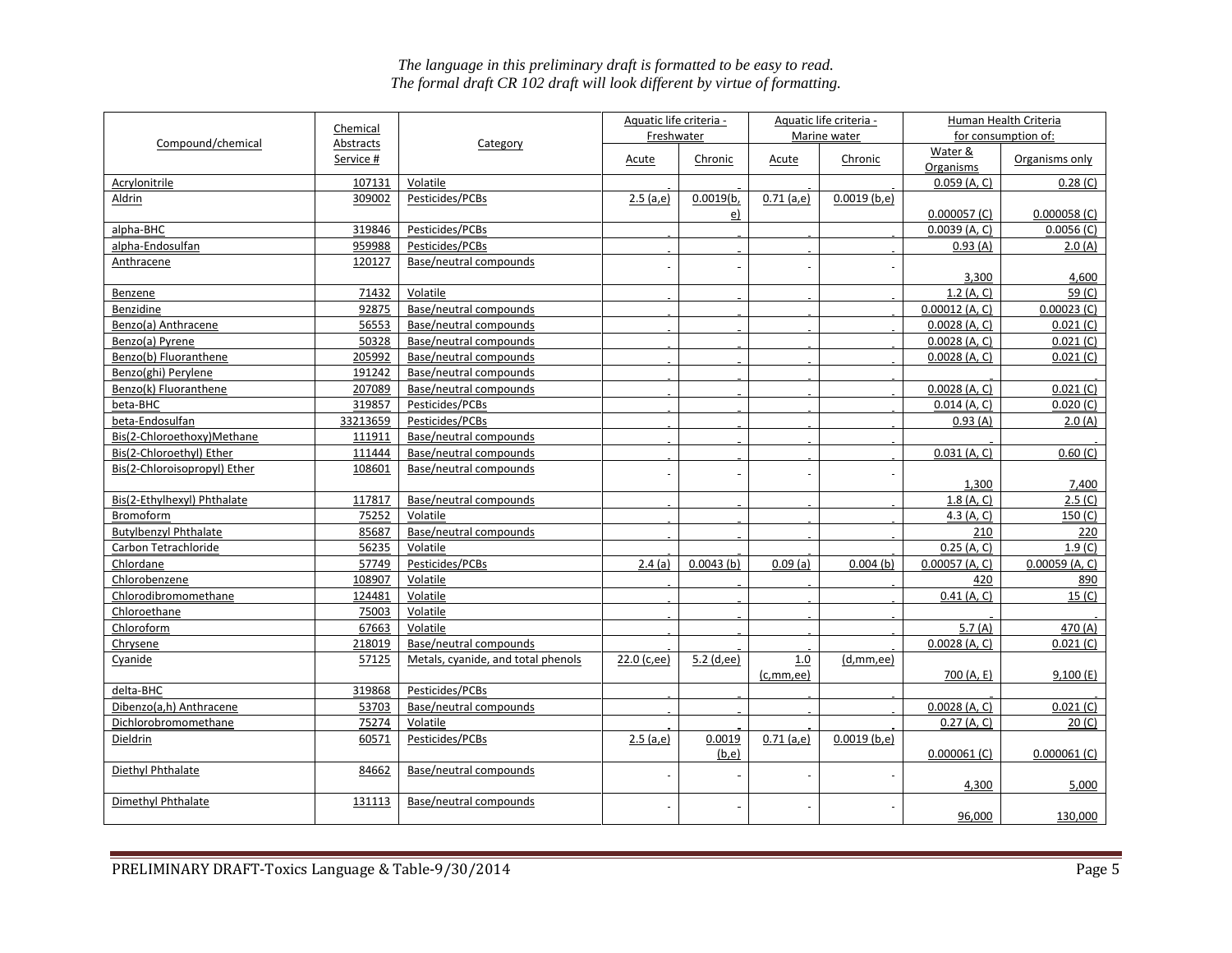|                                   | Chemical  |                        | Aquatic life criteria - |              |                | Aquatic life criteria - |                      | Human Health Criteria |
|-----------------------------------|-----------|------------------------|-------------------------|--------------|----------------|-------------------------|----------------------|-----------------------|
| Compound/chemical                 | Abstracts | Category               | Freshwater              |              | Marine water   |                         | for consumption of:  |                       |
|                                   | Service # |                        | Acute                   | Chronic      | <b>Acute</b>   | Chronic                 | Water &<br>Organisms | Organisms only        |
| Di-n-Butyl Phthalate              | 84742     | Base/neutral compounds |                         |              |                |                         | 460                  | 510                   |
| Di-n-Octyl Phthalate              | 117840    | Base/neutral compounds |                         |              |                |                         |                      |                       |
| Endosulfan                        |           | Pesticides/PCBs        | 0.22(a)                 | 0.056(b)     | $0.034$ (a)    | 0.0087 <sub>(b)</sub>   |                      |                       |
| Endosulfan Sulfate                | 1031078   | Pesticides/PCBs        |                         |              |                |                         | 0.93(A)              | 2.0(A)                |
| Endrin                            | 72208     | Pesticides/PCBs        | 0.18(a)                 | 0.0023(b)    | 0.037(a)       | 0.0023(b)               | 0.034                | 0.035                 |
| Endrin Aldehyde                   | 7421934   | Pesticides/PCBs        |                         |              |                |                         | 0.034                | 0.035                 |
| Ethylbenzene                      | 100414    | Volatile               |                         |              |                |                         |                      |                       |
|                                   |           |                        |                         |              |                |                         | 930                  | 1,200                 |
| Fluoranthene                      | 206440    | Base/neutral compounds |                         |              |                |                         | 16                   | 16                    |
| Fluorene                          | 86737     | Base/neutral compounds |                         |              |                |                         | 440                  | 610                   |
| Hexachlorocyclohexane (gamma-BHC; | 58899     | Pesticides/PCBs        | 2.0(a)                  | 0.08(b)      | 0.16(a)        |                         |                      |                       |
| Lindane)                          |           |                        |                         |              |                |                         | 0.019(A)             | 0.063(A)              |
| Heptachlor                        | 76448     | Pesticides/PCBs        | 0.52(a)                 | 0.0038(b)    | 0.053(a)       | 0.0036(b)               | 0.000091 (C)         | $0.000091$ (C)        |
| <b>Heptachlor Epoxide</b>         | 1024573   | Pesticides/PCBs        |                         |              |                |                         | $0.000045$ (C)       | $0.000045$ (C)        |
| Hexachlorobenzene                 | 118741    | Base/neutral compounds |                         |              |                |                         | $0.00033$ (C)        | $0.00033$ (C)         |
| Hexachlorobutadiene               | 87683     | Base/neutral compounds |                         |              |                |                         | $0.44$ (A, C)        | 21 (C)                |
| Hexachlorocyclopentadiene         | 77474     | Base/neutral compounds |                         |              |                |                         | 170                  | 630                   |
| Hexachloroethane                  | 67721     | Base/neutral compounds |                         |              |                |                         | 1.9(A, C)            | 3.8 <sub>(C)</sub>    |
| Indeno(1,2,3-cd) Pyrene           | 193395    | Base/neutral compounds |                         |              |                |                         | $0.0028$ (A, C)      | $0.021$ (C)           |
| <b>Isophorone</b>                 | 78591     | Base/neutral compounds |                         |              |                |                         | 8.4(A, C)            | 600 (A, C)            |
| Methyl Bromide                    | 74839     | Volatile               |                         |              |                |                         | 42                   | 170                   |
| Methyl Chloride                   | 74873     | Volatile               |                         |              |                |                         |                      |                       |
| Methylene Chloride                | 75092     | Volatile               |                         |              |                |                         | 4.7 (A, C)           | 680 (C)               |
| Napthalene                        | 91203     | Base/neutral compounds |                         |              |                |                         |                      |                       |
| Nitrobenzene                      | 98953     | Base/neutral compounds |                         |              |                |                         | 16                   | 79                    |
| N-Nitrosodimethylamine            | 62759     | Base/neutral compounds |                         |              |                |                         | $0.00069$ (A, C)     | 3.4 (C)               |
| N-Nitrosodi-n-Propylamine         | 621647    | Base/neutral compounds |                         |              |                |                         | 0.052(C)             | 0.58 <sub>(C)</sub>   |
| N-Nitrosodiphenylamine            | 86306     | Base/neutral compounds |                         |              |                |                         | 5.0 (A, C)           | 6.9 <sub>(C)</sub>    |
| Pentachlorophenol (PCP)           | 87865     | Acid compounds         | <u>(w, c)</u>           | (v, d)       | 13.0 c         | 7.9(d)                  | 0.28(A, C)           | 3.5 (C)               |
| Phenanthrene                      | 85018     | Base/neutral compounds |                         |              |                |                         |                      |                       |
| Phenol                            | 108952    | Acid compounds         |                         |              |                |                         | 11,000               | 98,000                |
| Polychlorinated Biphenyls (PCBs)  |           | Pesticides/PCBs        | 2.0(b)                  | $0.014$ (b)  | 10.0(b)        | 0.030(b)                | $0.00017$ (A, F)     | $0.00017$ (A, F)      |
| Pyrene                            | 129000    | Base/neutral compounds |                         |              |                |                         | 330                  | 460                   |
| Tetrachloroethylene               | 127184    | Volatile               |                         |              |                |                         | $0.8$ (A, C)         | 3.8 <sub>(C)</sub>    |
| Toluene                           | 108883    | Volatile               |                         |              |                |                         | 4,100                | 8,500                 |
| Toxaphene                         | 8001352   | Pesticides/PCBs        | $0.73$ (c, z)           | $0.0002$ (d) | $0.21$ (c,z)   | 0.0002(d)               | $0.00032$ (C)        | $0.00032$ (C)         |
| Trichloroethylene                 | 79016     | Volatile               |                         |              |                |                         | 2.7(A, C)            | 34 (C)                |
| Vinyl Chloride                    | 75014     | Volatile               |                         |              |                |                         | $0.26$ (C,G)         | 2.8 (C, G)            |
| Ammonia (hh)                      |           | Nonconventional        | (f, c)                  | (g, d)       | 0.233<br>(h,c) | 0.035(h,d)              |                      |                       |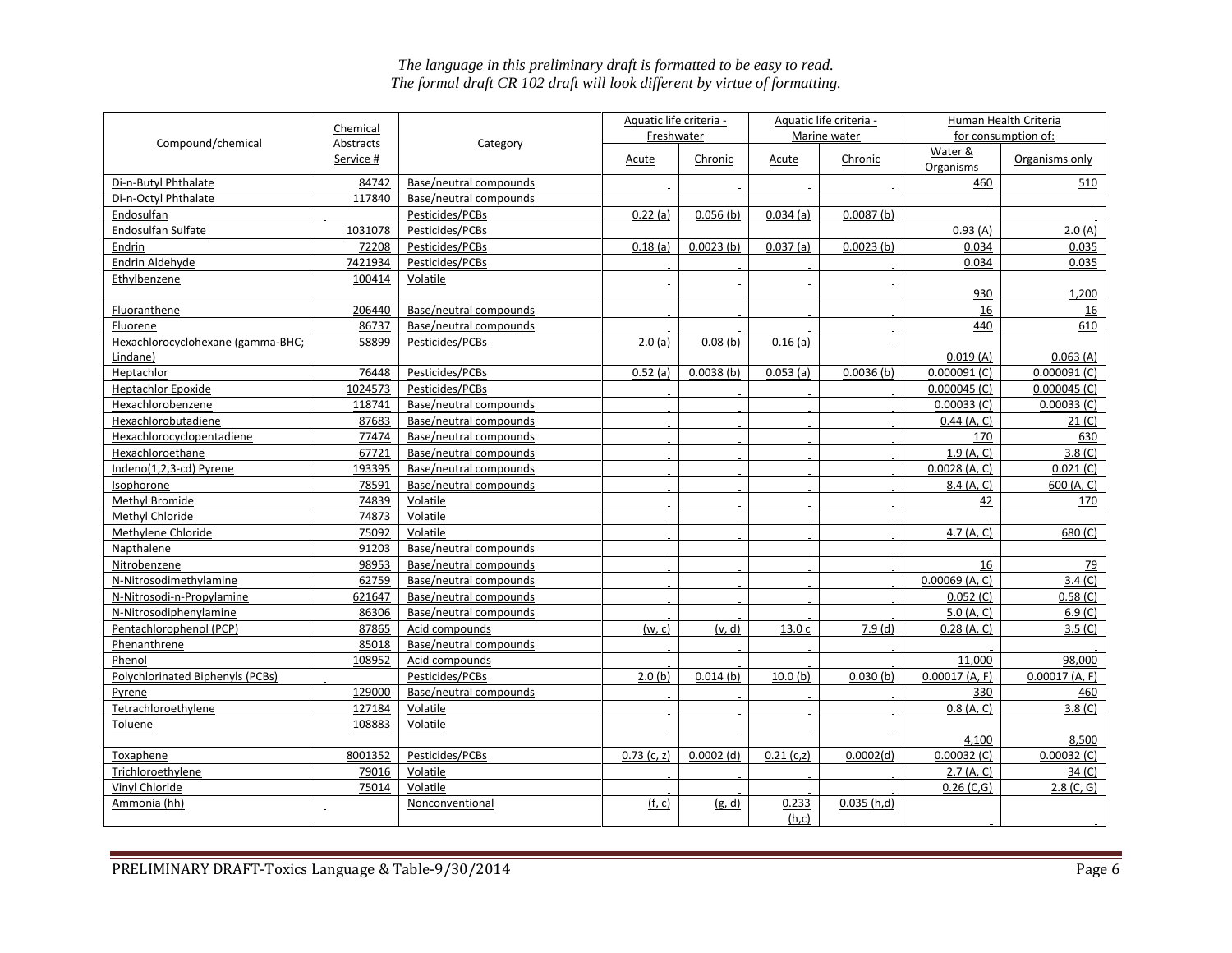| The language in this preliminary draft is formatted to be easy to read.    |  |
|----------------------------------------------------------------------------|--|
| The formal draft CR 102 draft will look different by virtue of formatting. |  |

|                           | Chemical               |                                              | Aquatic life criteria -<br>Freshwater |                |                | Aquatic life criteria -<br>Marine water | Human Health Criteria<br>for consumption of: |                |
|---------------------------|------------------------|----------------------------------------------|---------------------------------------|----------------|----------------|-----------------------------------------|----------------------------------------------|----------------|
| Compound/chemical         | Abstracts<br>Service # | Category                                     | <b>Acute</b>                          | Chronic        | <b>Acute</b>   | Chronic                                 | Water &<br><b>Organisms</b>                  | Organisms only |
| Chloride (dissolved) (k)  |                        | Nonconventional                              | 860.0 (h, c)                          | 230.0<br>(h,d) | $\blacksquare$ |                                         |                                              |                |
| Chlorine (total residual) |                        | Nonconventional                              | 19.0 $(c)$                            | 11.0(d)        | 13.0c          | 7.5(d)                                  |                                              |                |
| Chlorpyrifos              |                        | Toxic pollutants and hazardous<br>substances | 0.083(c)                              | $0.041$ (d)    | 0.011c         | $0.0056$ (d)                            |                                              |                |
| Parathion                 |                        | Toxic pollutants and hazardous<br>substances | 0.065(c)                              | $0.013$ (d)    | $\blacksquare$ | $\sim$                                  |                                              |                |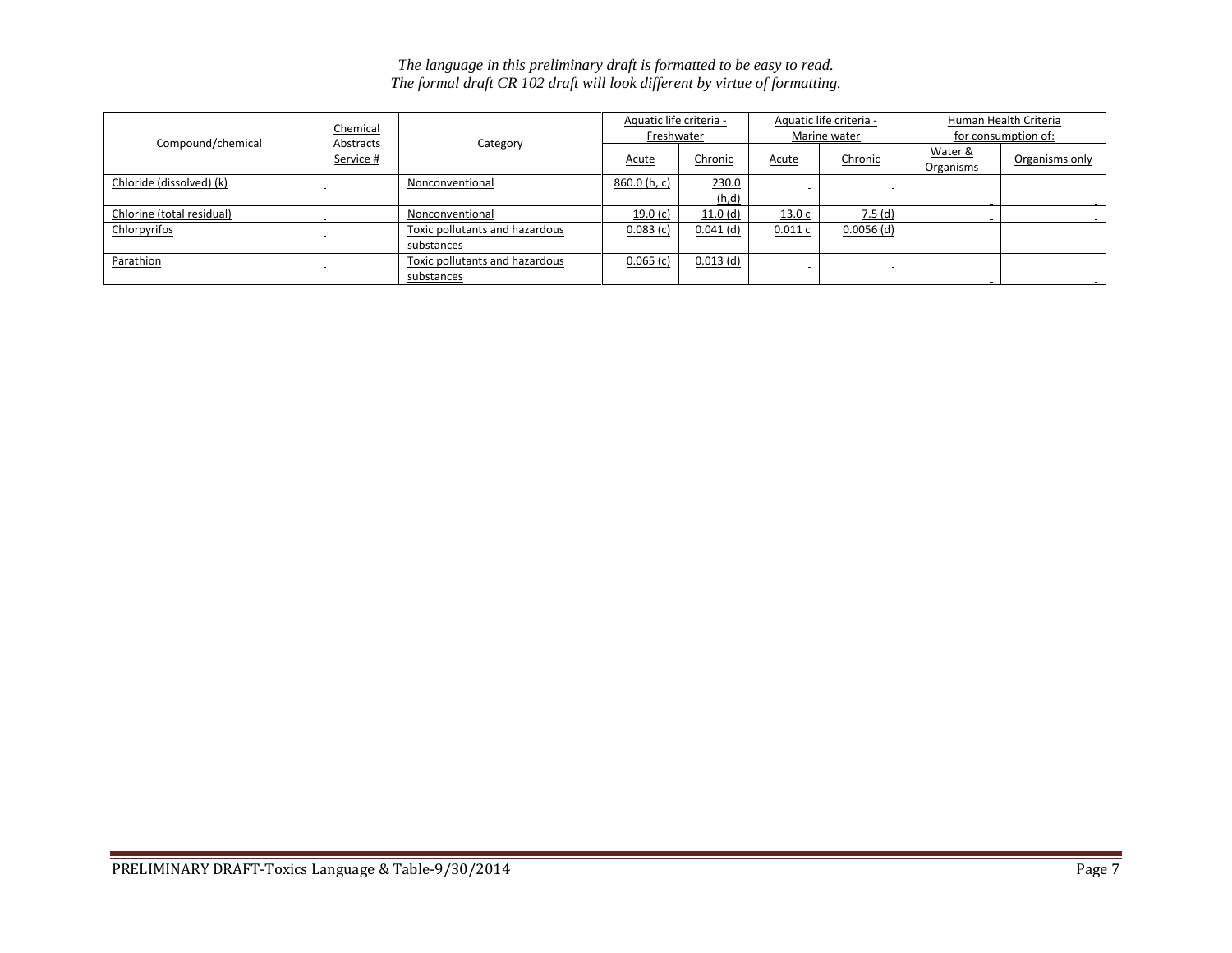NFootnotes for aquatic life criteria into Table 240(3):

- a. An instantaneous concentration not to be exceeded at any time.
- b. A 24-hour average not to be exceeded.
- c. A 1-hour average concentration not to be exceeded more than once every three years on the average.
- d. A 4-day average concentration not to be exceeded more than once every three years on the average.
- e. Aldrin is metabolically converted to Dieldrin. Therefore, the sum of the Aldrin and Dieldrin concentrations are compared with the Dieldrin criteria.
- f. Shall not exceed the numerical value in total ammonia nitrogen (mg N/L) given by:

| For salmonids |                     |                              |
|---------------|---------------------|------------------------------|
| present:      | 0.275               | 39.0                         |
|               | $1 + 10^{7.204}$ pH | $1 + 10pH^{\frac{7.204}{5}}$ |
| For salmonids |                     |                              |
| absent:       | 0.411               | 58.4                         |
|               | $1 + 10^{7.204}$ pH | $1 + 10pH^{7.204}$           |

g. Shall not exceed the numerical concentration calculated as follows: Unionized ammonia concentration for waters where salmonid habitat is an existing or designated use:

$$
0.80 \div (FT)(FPH)(RATIO)
$$
\nwhere RATIO = 13.5; 7.7  $\leq$  pH  $\leq$  9  
\n:  
\n
$$
RATIO = (20.25 \times 10^{(7.7-pH)}) \div (1 + 10^{(7.4-pH)}); 6.5 \le
$$
\n
$$
pH \leq 7.7
$$
\nFT = 1.4; 15  $\leq$  T  $\leq$  30  
\nFT = 10<sup>[0.03(20-1)]</sup>; 0  $\leq$  T  $\leq$  15  
\nFPH = 1; 8  $\leq$  pH  $\leq$  9  
\nFPH = (1 + 10<sup>(7.4-pH)</sup>)  $\div$  1.25; 6.5  $\leq$  pH  $\leq$  8.0

Total ammonia concentrations for waters where salmonid habitat is not an existing or designated use and other fish early life stages are absent:

$$
\textit{Chronic Criterion} = \left(\frac{0.0577}{1+10^{7.688-pH}} + \frac{2.487}{1+10^{pH-7.688}}\right) \times \left(1.45 \times 10^{0.028(25-A)}\right)
$$

where:  $A =$  the greater of either T (temperature in degrees Celsius) or 7.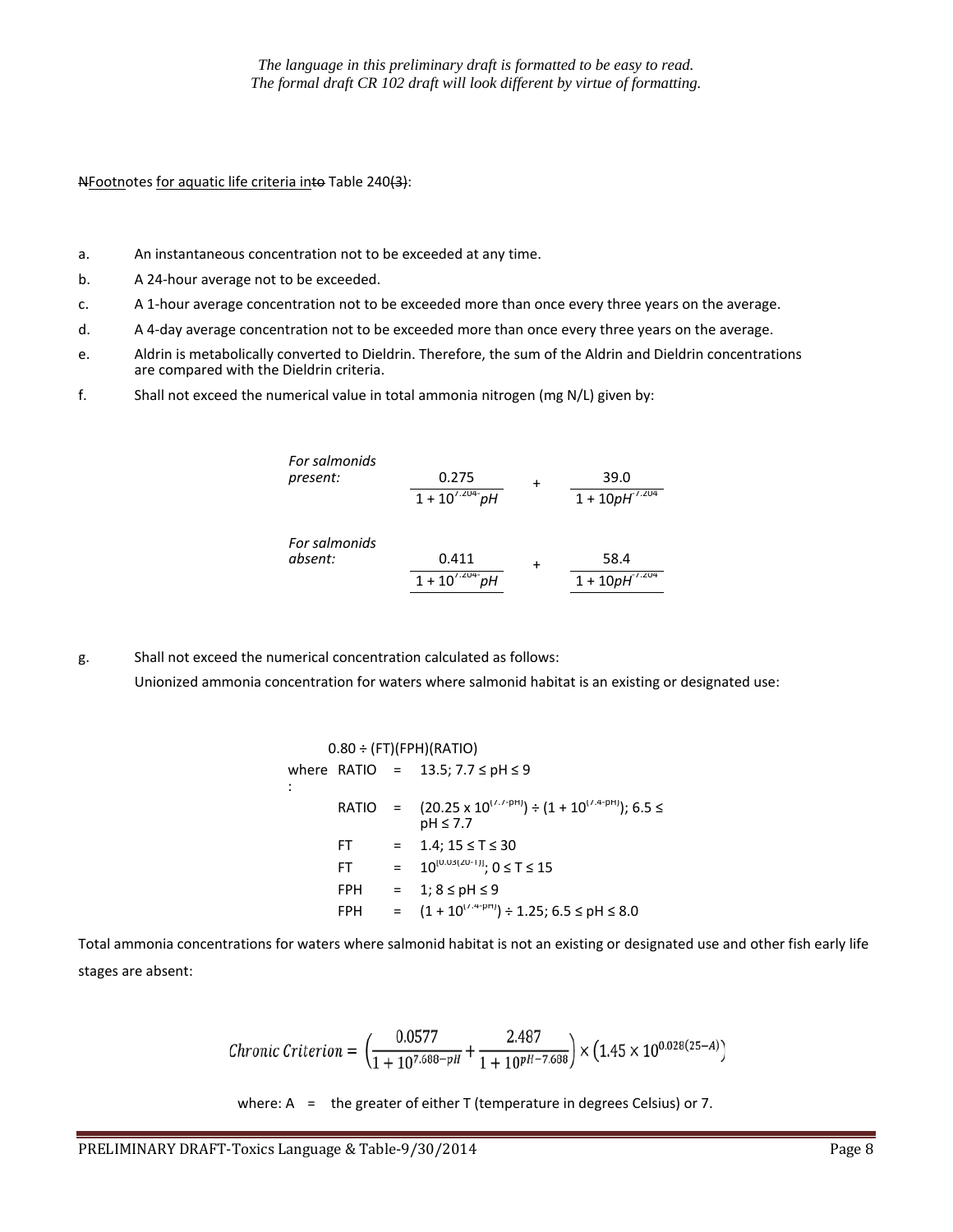Applied as a thirty-day average concentration of total ammonia nitrogen (in mg N/L) not to be exceeded more than once every three years on average. The highest four-day average within the thirty-day period should not exceed 2.5 times the chronic criterion.

Total ammonia concentration for waters where salmonid habitat is not an existing or designated use and other fish early life stages are present:

Chronic Criterion = 
$$
\left(\frac{0.0577}{1 + 10^{7.688 - pH}} + \frac{2.487}{1 + 10^{pH - 7.688}}\right) \times B
$$

where:  $B =$  the lower of either 2.85, or 1.45 x 100.028 x (25-T). T = temperature in degrees Celsius.

Applied as a thirty-day average concentration of total ammonia nitrogen (in mg N/L) not to be exceeded more than once every three years on the average. The highest four-day average within the thirty-day period should not exceed 2.5 times the chronic criterion.

- h. Measured in milligrams per liter rather than micrograms per liter.
- i. ≤ (0.944)(e(1.128[ln(hardness)]-3.828)) at hardness = 100. Conversion factor (CF) of 0.944 is hardness dependent. CF is calculated for other hardnesses as follows: CF = 1.136672 - [(ln hardness)(0.041838)].
- j. ≤ (0.909)(e(0.7852[ln(hardness)]-3.490)) at hardness = 100. Conversions factor (CF) of 0.909 is hardness dependent. CF is calculated for other hardnesses as follows: CF = 1.101672 - [(ln hardness)(0.041838)].
- k. Criterion based on dissolved chloride in association with sodium. This criterion probably will not be adequately protective when the chloride is associated with potassium, calcium, or magnesium, rather than sodium.
- l. Salinity dependent effects. At low salinity the 1-hour average may not be sufficiently protective.
- m.  $\leq (0.316)(e^{(0.8190[ln(hardness)] + 3.688)})$
- n. ≤ (0.860)( $e^{(0.8190[ ln(hardness)] + 1.561)}$ )
- 0. ≤  $(0.960)(e^{(0.9422[ ln(hardness)] 1.464)})$
- p.  $\leq (0.960)(e^{(0.8545[ ln(hardness)] 1.465)})$
- $a.$   $\leq$  (0.791)( $e^{(1.273[ln(hardness)] 1.460)}$ ) at hardness = 100. Conversion factor (CF) of 0.791 is hardness dependent. CF is calculated for other hardnesses as follows: CF = 1.46203 - [(ln hardness)(0.145712)].
- r.  $\leq (0.791)(e^{(1.273[ln(hardness)] 4.705)})$  at hardness = 100. Conversion factor (CF) of 0.791 is hardness dependent. CF is calculated for other hardnesses as follows: CF = 1.46203 - [(ln hardness)(0.145712)].
- s. If the four-day average chronic concentration is exceeded more than once in a three-year period, the edible portion of the consumed species should be analyzed. Said edible tissue concentrations shall not be allowed to exceed 1.0 mg/kg of methylmercury.
- t.  $\leq (0.998)(e^{(0.8460[ln(hardness)] + 3.3612)})$
- u. ≤  $(0.997)(e^{(0.8460[ln(hardness)] + 1.1645)})$
- **v.**  $\leq e^{[1.005(pH) 5.290]}$
- $W. \leq e^{[1.005(pH) 4.830]}$
- x. The status of the fish community should be monitored whenever the concentration of selenium exceeds 5.0 ug/ l in salt water.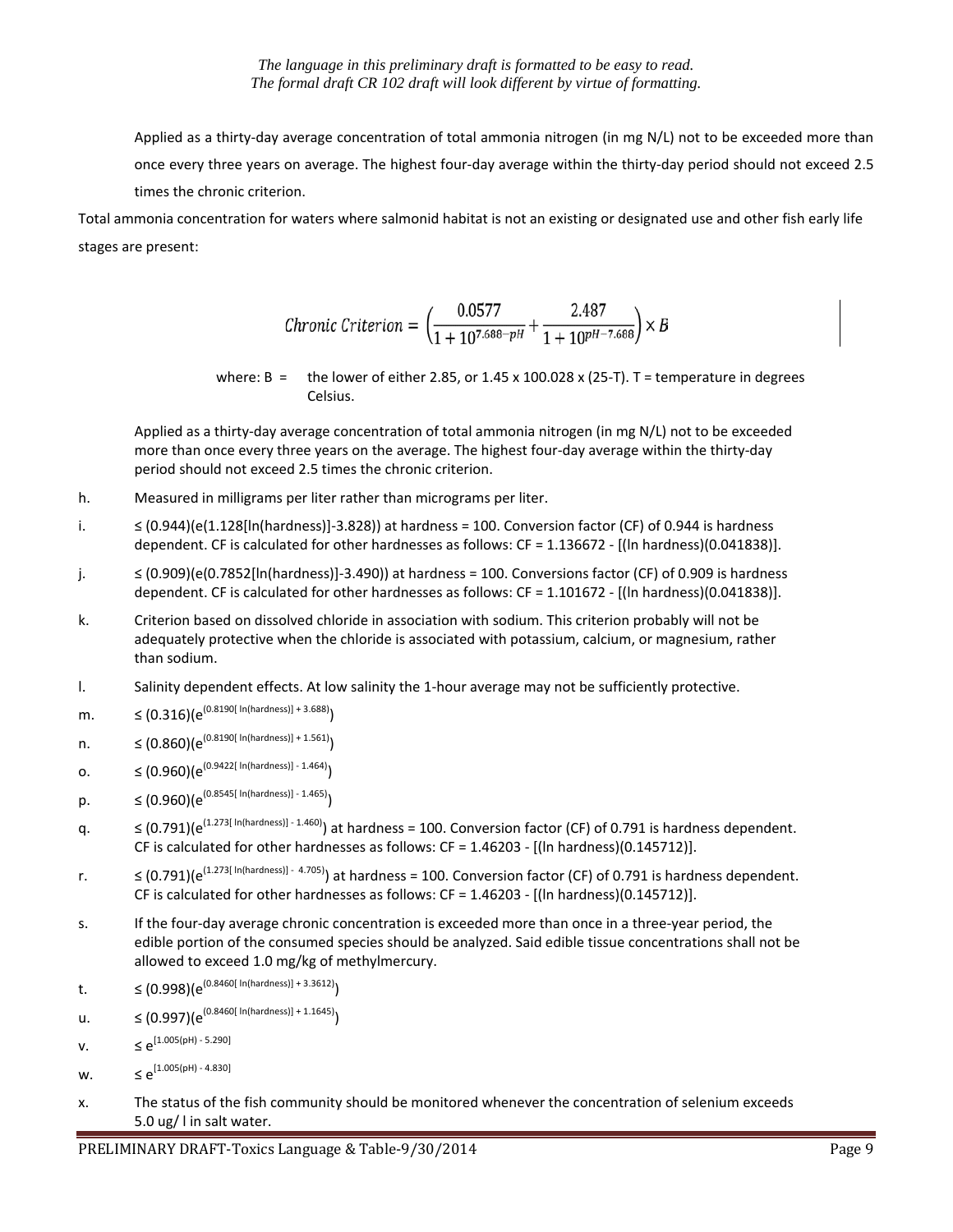- $y. \leq (0.85)(e^{(1.72[ln(hardness)] 6.52)})$
- z. Channel Catfish may be more acutely sensitive.
- aa.  $\leq (0.978)(e^{(0.8473[ln(hardness)] + 0.8604)})$
- bb.  $\leq (0.986)(e^{(0.8473[ln(hardness)] + 0.7614)})$
- cc. Nonlethal effects (growth, C-14 uptake, and chlorophyll production) to diatoms (*Thalassiosira aestivalis* and *Skeletonema costatum*) which are common to Washington's waters have been noted at levels below the established criteria. The importance of these effects to the diatom populations and the aquatic system is sufficiently in question to persuade the state to adopt the USEPA National Criteria value (36 µg/L) as the state threshold criteria, however, wherever practical the ambient concentrations should not be allowed to exceed a chronic marine concentration of 21 µg/L.
- dd. These ambient criteria in the table are for the dissolved fraction. The cyanide criteria are based on the weak acid dissociable method. The metals criteria may not be used to calculate total recoverable effluent limits unless the seasonal partitioning of the dissolved to total metals in the ambient water are known. When this information is absent, these metals criteria shall be applied as total recoverable values, determined by back-calculation, using the conversion factors incorporated in the criterion equations. Metals criteria may be adjusted on a site-specific basis when data are made available to the department clearly demonstrating the effective use of the water effects ratio approach established by USEPA, as generally guided by the procedures in USEPA Water Quality Standards Handbook, December 1983, as supplemented or replaced by USEPA or ecology. Information which is used to develop effluent limits based on applying metals partitioning studies or the water effects ratio approach shall be identified in the permit fact sheet developed pursuant to WAC 173-220-060 or 173-226-110, as appropriate, and shall be made available for the public comment period required pursuant to WAC 173-220-050 or 173-226-130(3), as appropriate. Ecology has developed supplemental guidance for conducting water effect ratio studies.
- ee. The criteria for cyanide is based on the weak acid dissociable method in the 19th Ed. Standard Methods for the Examination of Water and Wastewater, 4500-CN I, and as revised (see footnote dd, above).
- ff. These criteria are based on the total-recoverable fraction of the metal.
- gg. Where methods to measure trivalent chromium are unavailable, these criteria are to be represented by total-recoverable chromium.
- hh. The listed fresh water criteria are based on un-ionized or total ammonia concentrations, while those for marine water are based on un-ionized ammonia concentrations. Tables for the conversion of total ammonia to un-ionized ammonia for freshwater can be found in the USEPA's Quality Criteria for Water, 1986. Criteria concentrations based on total ammonia for marine water can be found in USEPA Ambient Water Quality Criteria for Ammonia (Saltwater)-1989, EPA440/5-88-004, April 1989.
- ii. The conversion factor used to calculate the dissolved metal concentration was 0.982.
- jj. The conversion factor used to calculate the dissolved metal concentration was 0.962.
- kk. The conversion factor used to calculate the dissolved metal concentration was 0.85.
- ll. Marine conversion factors (CF) which were used for calculating dissolved metals concentrations are given below. Conversion factors are applicable to both acute and chronic criteria for all metals except mercury. The CF for mercury was applied to the acute criterion only and is not applicable to the chronic criterion. Conversion factors are already incorporated into the criteria in the table. Dissolved criterion = criterion x CF

| Metal   | CF    |
|---------|-------|
| Arsenic | 1.000 |
| Cadmium | 0.994 |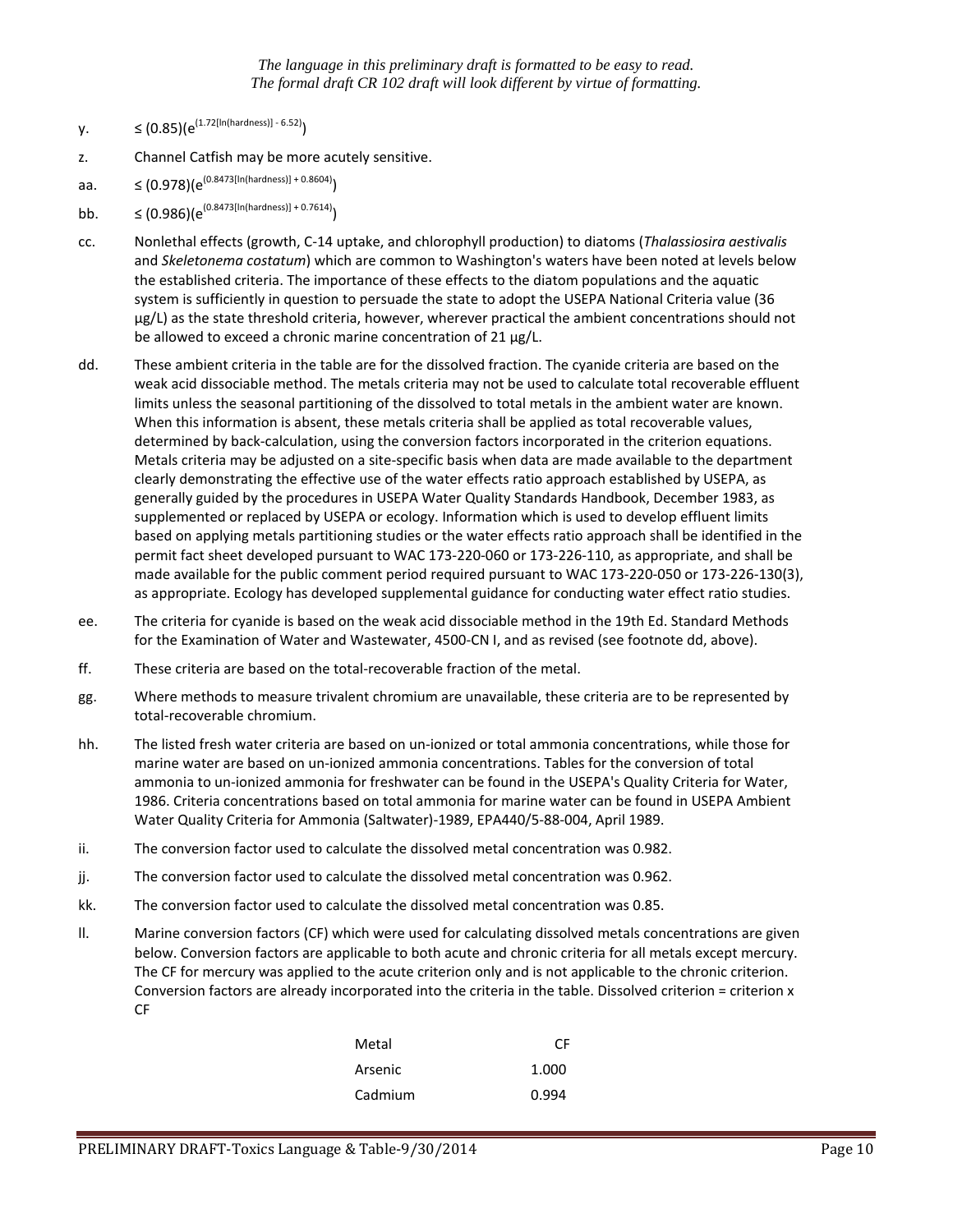| Metal         | СF    |
|---------------|-------|
| Chromium (VI) | 0.993 |
| Copper        | 0.83  |
| Lead          | 0.951 |
| Mercury       | 0.85  |
| Nickel        | 0.990 |
| Selenium      | 0.998 |
| Silver        | 0.85  |
| Zinc          | 0.946 |

mm. The cyanide criteria are: 2.8µg/l chronic and 9.1µg/l acute and are applicable only to waters which are east of a line from Point Roberts to Lawrence Point, to Green Point to Deception Pass; and south from Deception Pass and of a line from Partridge Point to Point Wilson. The chronic criterion applicable to the remainder of the marine waters is  $\log/L$ .

#### Footnotes for human health criteria in Table 240:

- A. The value for this chemical was originally calculated based on cancer or non-cancer risk, but because that calculation resulted in a higher concentration than that found in 40CFR131.36, the criterion defaulted to the concentration found in 40CFR131.36.
- B. This criterion for total arsenic is the Maximum Contaminant Level (MCL) developed under the Safe Drinking Water Act. The MCL for total arsenic is applied to surface waters where consumption of organisms-only and where consumption of water + organisms reflect the designated uses. When the Department determines that an indirect or direct industrial discharge to surface waters designated for domestic water supply may be adding arsenic to its wastewater, the Department will require the discharger to develop and implement a pollution prevention plan to reduce arsenic through the use of AKART. Indirect discharges are industries that discharge wastewater to a privately or publicly owned wastewater treatment facility.
- C. This criterion was calculated based on an additional lifetime cancer risk of one-in-one hundred thousand  $(1 \times 10^{-5} \text{ risk})$ level). For some chemicals the criterion value defaulted from the risk-based concentration to the 40CFR131.36 concentration, as indicated in footnote A above. In these cases the additional lifetime cancer risk associated with the criterion is less than one-in-one hundred thousand.
- D. This criterion is based on a regulatory level developed under the Safe Drinking Water Act.
- E. This recommended water quality criterion is expressed as total cyanide, even though the IRIS RFD used to derive the criterion is based on free cyanide. The multiple forms of cyanide that are present in ambient water have significant differences in toxicity due to their differing abilities to liberate the CN-moiety. Some complex cyanides require even more extreme conditions than refluxing with sulfuric acid to liberate the CN-moiety. Thus, these complex cyanides are expected to have little or no 'bioavailability' to humans. If a substantial fraction of the cyanide present in a water body is present in a complexed form (e.g., Fe4[Fe(CN)6]3), this criterion may be over conservative.
- F. This criterion applies to total PCBs, (e.g., the sum of all congener or all isomer or homolog or Aroclor analyses.). The PCBs criteria were calculated using a 4 x  $10^{-5}$  risk level, but because that calculation resulted in a higher concentration than that found in 40CFR131.36, the criterion concentration defaulted to the concentration found in 40CFR131.36, as indicated in footnote A above.
- G. This criterion was derived using the cancer slope factor of 1.4 (LMS method, continuous lifetime exposure from birth).
- H. The human health criteria for mercury are contained in 40CFR131.36 (known as the National Toxics Rule).